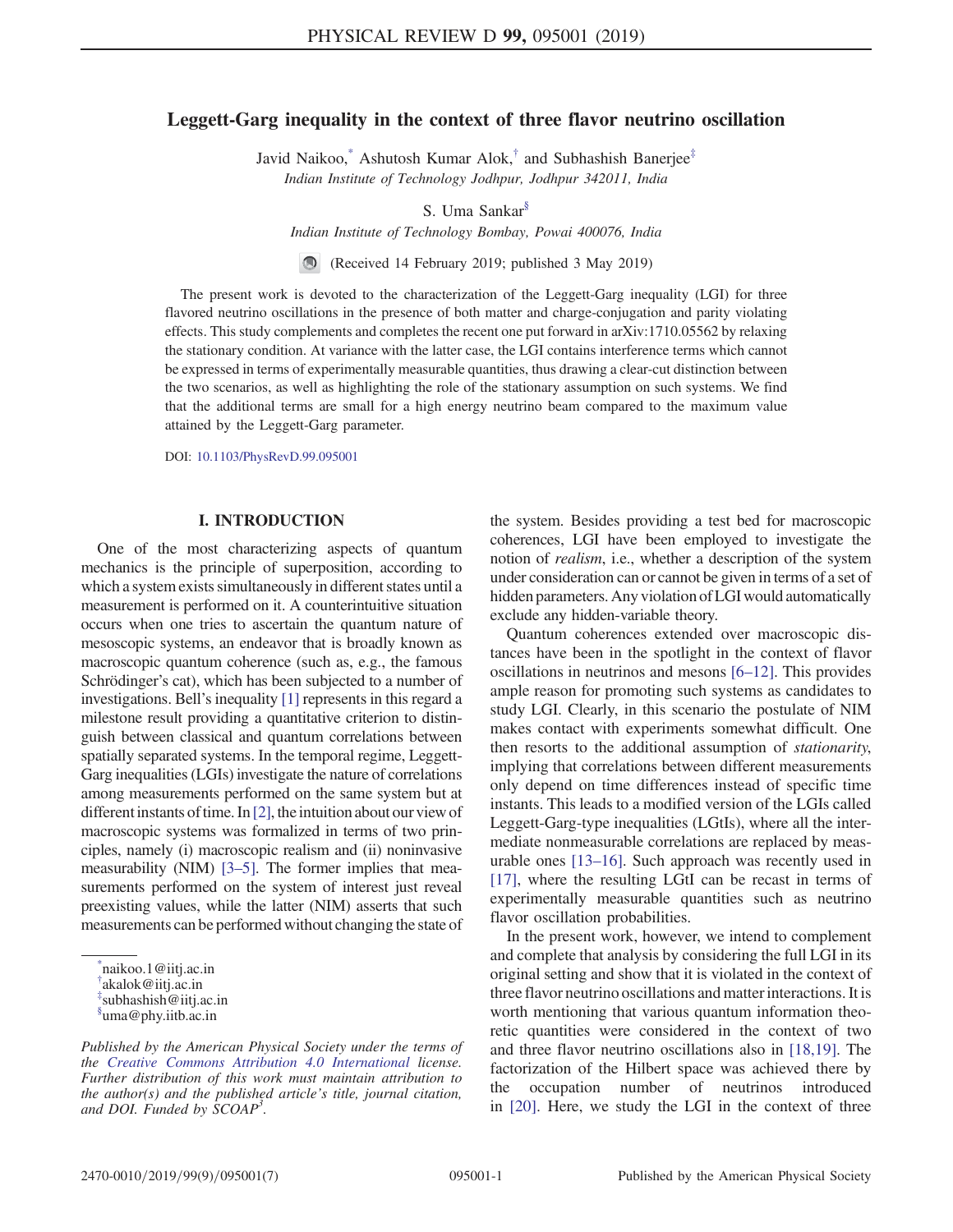flavor neutrino oscillations. A study of the LG-type inequality in the two and three flavor scenario was presented in  $[21,22]$  and  $[23]$ , respectively.

In this contribution we investigate the full three flavor neutrino dynamics, which allows the inclusion of charge parity  $(CP)$  violations as well as the disentangling of the mass hierarchy problem. The paper is organized by introducing LG inequalities and the dynamics of neutrinos in vacuum and matter. Then we present the relevant correlators and analyze them generally. We make use of the experimental input parameters like energy and baseline of the two ongoing experiments NO $\nu$ A (NuMI Off-axis  $\nu_e$ Appearance) [24,25] and T2K (Tokai to Kamioka) [26] and the future experiment DUNE (Deep Underground Neutrino Experiment) [27].

## II. LEGGETT-GARG INEQUALITIES IN THREE FLAVOR NEUTRINO OSCILLATIONS

Here, we give a brief description of LGIs. The time evolution of neutrinos in vacuum and matter is discussed next, followed by a discussion of the LGIs for neutrinos. The next subsection discusses the time evolution of neutrinos in vacuum and matter, followed by the discussion of the Leggett-Garg inequalities for neutrinos with a focus on the two ongoing experiments  $NOvA$  and T2K and also the future experiment DUNE.

### A. Leggett-Garg inequalities

Consider a quantum system with an underlying Hilbert space  $H$  and dynamics generated by a Hamiltonian H. Moreover, let  $\hat{Q}$  be a generic dichotomic observable (with possible outcomes  $\pm 1$ ) satisfying the properties  $\hat{Q}^{\dagger} = \hat{Q}$ ,  $\hat{Q}^2 = 1$ . The two-time correlation function between the measurement of  $\hat{Q}$  at times  $t_i$  and  $t_j$  ( $t_i \geq t_j$ ) is given by the quantity  $C_{ij} \equiv \langle \hat{Q}(t_i) \hat{Q}(t_j) \rangle$ , where  $\langle ... \rangle$  indicates the average performed over many repetitions. Here  $\hat{Q}(t)$ denotes the time evolution of the observable  $\hat{Q}$  in the Heisenberg picture, i.e.,  $\hat{Q}(t) \equiv \hat{U}^{\dagger}(t)\hat{Q}\hat{U}(t)$ . For a generic set of  $n$  measurements of the dichotomic observable, the LGI provides a clear-cut bound on the parameter  $K_n \equiv \sum_{i=1}^{n-1} C_{i,i+1} - C_{1,n}$ , which allows us to determine the existence of a hidden-variable theory describing the system of interest: For any  $n \geq 3$ , if *realism* and NIM are satisfied, then  $K_n \leq n-2$ .

In what follows we will focus on the first of such figures of merit, namely the LG parameter  $K_3$  and its LG inequality

$$
K_3 = C_{01} + C_{12} - C_{02} \le 1 \tag{1}
$$

whose violation would provide evidence that a realistic description of the system cannot be given. The quantum mechanical bound for  $K_3$  is  $\frac{3}{2}$  for a two level system [2]. It was shown in [28] that this bound holds for systems with an arbitrary (but finite) number of levels, as long as the measurements are given by just two projectors [29–32]. In the limit  $N \to \infty$ , LGI can be violated up to its maximum algebraic sum [33]. The simple form of Eq. (1) is the common feature of Bell-type inequalities which are based on the usual Kolmogorovian rules of the probability. While the two quantities  $C_{01}$  and  $C_{02}$  can always be easily expressed in terms of measurable quantities, since the first measurement of the observable  $\ddot{\theta}$  occurs at the initial time  $t_0$ , the expression of the intermediate two-time correlation function  $C_{12}$  poses in general a real challenge since it depends on the whole history from the initial time  $t_0$  to the second measurement time  $t_1$ . In order to bypass this difficulty, the NIM postulate is usually replaced by the weaker condition of stationarity. Under the assumption that the time intervals  $t_2 - t_1$  and  $t_1 - t_0$  are equal to each other, the resulting LGtI then take the much simpler form

$$
\tilde{K}_3 = 2C_{01} - C_{02},\tag{2}
$$

which again is bounded from above by 1 if realism is valid [13,14]. This LGtI was used in the context of neutrino oscillation [17] to address the problem of neutrino mass hierarchy.

In this work we use LGI in its original setting and focus on the ongoing experimental facilities like  $NO\nu A$  and  $T2K$ as well as the future DUNE experiment. The matter effect and CP violation are also taken into account in our analysis.

### B. Neutrino state evolution in vacuum and in constant matter density

The nonzero mass squared differences lead to the phenomenon of neutrino oscillation, the existence of a flavor state  $|\nu_{\alpha}\rangle$  into a coherent superposition of mass eigenstates  $|\nu_k\rangle$ ,

$$
|\nu_a\rangle = \sum_k U_{ak}^* |\nu_k\rangle,\tag{3}
$$

where  $U_{\alpha k}$  are the elements of a 3 × 3 unitary PMNS (Pontecorvo-Maki-Nakagawa-Sakata) mixing matrix U parametrized by three mixing angles ( $\theta_{12}$ ,  $\theta_{23}$ ,  $\theta_{13}$ ) and a  $CP$ -violating phase  $\delta$ . A convenient parametrization for  $U(\theta_{12}, \theta_{23}, \theta_{32}, \delta)$  is given by

$$
U(\theta_{12}, \theta_{23}, \theta_{32}, \delta) = \begin{pmatrix} c_{12}c_{13} & s_{12}c_{13} & s_{23}e^{-i\delta} \\ -s_{12}c_{23} - c_{12}s_{23}s_{13}e^{i\delta} & c_{12}c_{23} - s_{12}s_{23}s_{13}e^{i\delta} & s_{23}c_{13} \\ s_{13}s_{23} - c_{12}c_{23}s_{13}e^{i\delta} & -c_{12}s_{23} - s_{12}c_{23}s_{13}e^{i\delta} & c_{23}c_{13} \end{pmatrix}
$$
(4)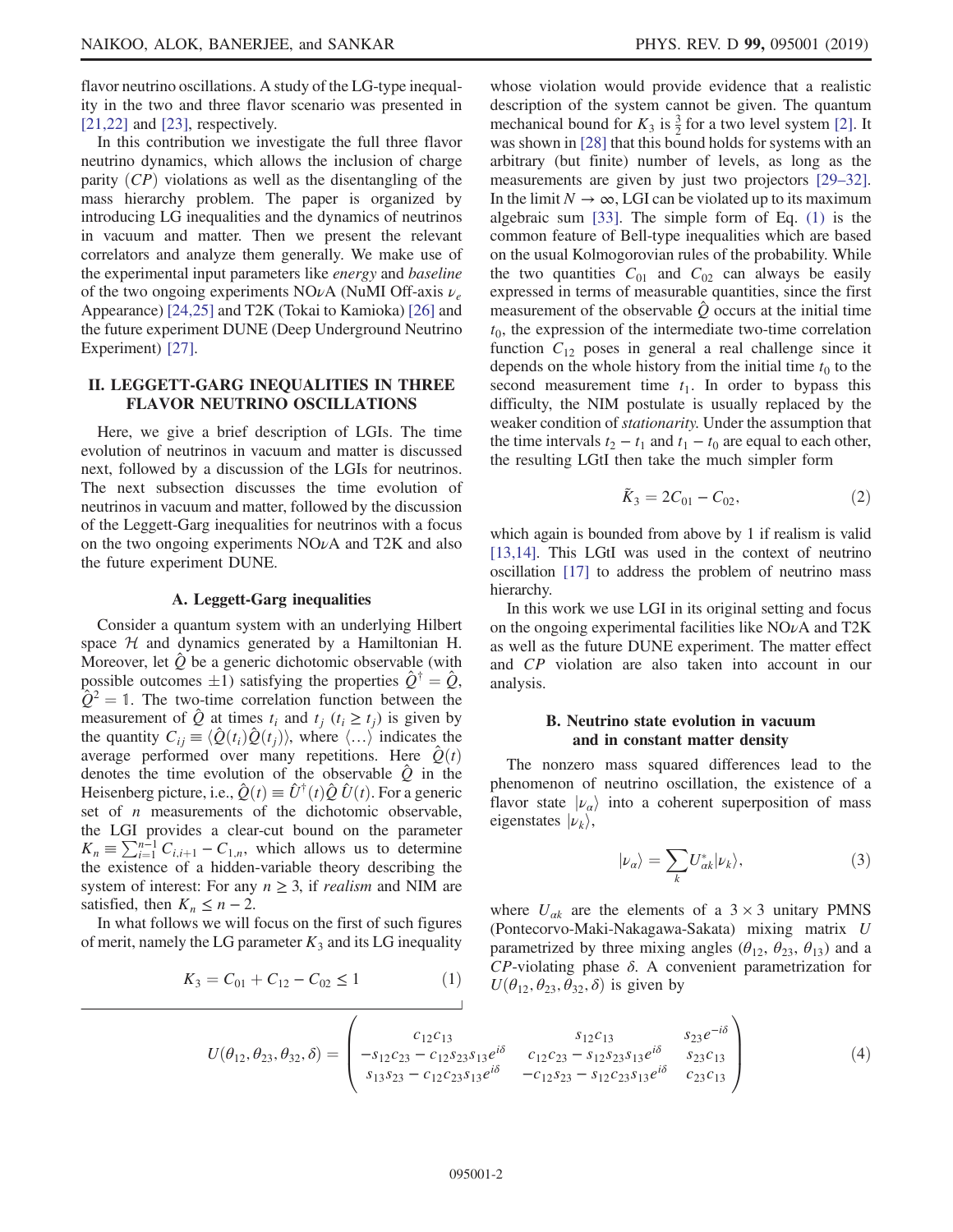where  $c_{ij} = \cos \theta_{ij}$ ,  $s_{ij} = \sin \theta_{ij}$ ,  $\theta_{ij}$  being the mixing angles and  $\delta$  the CP-violating phase. The experimental values for the PMNS mixing matrix are taken from the Particle Data Group [34]. Equation (3) represents the state of the neutrino at time  $t = 0$ . At a later time t, the flavor state evolves into

$$
|\nu_a(t)\rangle = \sum_k U_{\alpha k}^* e^{-iE_k t} |\nu_k\rangle,
$$
  
= 
$$
\sum_{\beta} A_{\nu_a \to \nu_\beta}(t) |\nu_\beta\rangle,
$$
 (5)

where we have expanded  $|\nu_{\alpha}\rangle$  in terms of the energy (mass) eigenstates  $|\nu_k\rangle$ , which evolve independently under the Schrödinger equation. This leads to the amplitudes  $\mathcal{A}_{\nu_{\alpha}\to\nu_{\beta}}$ of transition from flavor  $\nu_{\alpha}$  to  $\nu_{\beta}$  given by

$$
\mathcal{A}_{\nu_a \to \nu_\beta}(t) = \sum_k U_{\beta k} e^{-iE_k t} U_{\alpha k}^*.
$$
 (6)

Consequently, the probability of transition at  $t \approx L$  is given by

$$
P_{\nu_a \to \nu_\beta}(t) = |\mathcal{A}_{\nu_a \to \nu_\beta}(t)|^2 = \left| \sum_k U_{\beta k} e^{-iE_k t} U_{\alpha k}^* \right|^2. \tag{7}
$$

The amplitudes  $\mathcal{A}_{\nu_{\alpha}\to\nu_{\beta}}(t)$  form the elements of the so-called flavor evolution matrix  $U_f(t)$ . In matrix notation the state represented by the vector  $\nu_{\alpha}(t) \equiv (\nu_{e}(t)\nu_{\mu}(t)\nu_{\tau}(t))$ is connected to the state at  $t = 0$  by

$$
\nu_{\alpha}(t) = U_f(t)\nu_{\alpha}(0). \tag{8}
$$

Neutrinos propagating through a constant matter density (with electron density  $N_e$ ) interact weakly with electrons. This interaction is characterized by the matter density parameter  $A = \pm \sqrt{2} G_F N_e$ . As a result of this interaction, the Hamiltonian  $H_m = \text{diag}[E_1, E_2, E_3]$  (in mass basis) picks up an interaction term  $V_f = \text{diag}[A, 0, 0]$  (in flavor basis). This leads to the following form of the flavor evolution matrix [35]

$$
U_f(L) = \phi \sum_{n=1}^3 \frac{e^{-i\lambda_n L}}{3\lambda_n^2 + c_1} [(\lambda_n^2 + c_1) \mathbf{I} + \lambda_n \tilde{T} + \tilde{T}^2]. \tag{9}
$$

The phase  $\phi = e^{-i\frac{TrH_m}{3}L}$ ,  $c_1 = det(T)tr(T^{-1})$  and the Hamiltonian in mass basis is  $\mathcal{H}_m = H_m + U^{-1}V_fU$ . The  $\lambda_n$  are the eigenvalues of T and the matrix T and T are given in [35]. The flavor evolution operator defined in Eq. (9) can be used to deal with the situation when neutrinos pass through a series of matter densities with the matter density parameters  $A_1, A_2, ..., A_n$ . In this case, the total evolution operator becomes

$$
U_f^{\text{tot}}(L) = \prod_{i=1}^n U_f(L_i).
$$
 (10)

Here,  $L = \sum_{i=1}^{n} L_i$  and  $U_f(L_i)$  is evaluated for the density parameter  $A_i$ . A useful application of Eq. (10) has been suggested for the mantle-core-mantle step function model simulating Earth's matter density profile [36].

#### C. Leggett-Garg inequality for neutrinos

In this subsection we characterize the LG parameter  $K_3$ in the case of three flavor neutrinos and study the validity of LGI using input parameters from two of the current major experimental platforms, namely NOνA and T2K and the future experiment DUNE. Therefore, we focus on having a specific initial flavor eigenstate, i.e.,  $\nu_{\mu}$ , and choose equal time intervals ( $t_0 = 0$ ,  $t_1 = t$ ,  $t_2 = 2t$ ). Herewith, our LG parameter  $K_3$  becomes the sum of the following correlation functions

$$
K_3 = C(0, t) + C(t, 2t) - C(0, 2t) \le 1.
$$
 (11)

To compute the two-time correlation functions  $C$  we need to employ the dichotomic observable  $\hat{Q} = 2|\nu_{\alpha}\rangle\langle\nu_{\alpha}| - 1$ , which physically corresponds to asking whether the neutrino is still in the state  $|\nu_{\mu}\rangle$  (associated outcome 1) or has undergone a transition to another flavor state  $|\nu_{\alpha}\rangle$  with  $\alpha \neq \mu$  (associated outcome −1). Straightforwardly one finds for

$$
C(0, t) = 4\delta_{\alpha\mu} \langle \nu_{\mu}(t) | \nu_{\alpha} \rangle \langle \nu_{\alpha} | \nu_{\mu}(t) \rangle
$$
  
\n
$$
- 2 \langle \nu_{\mu}(t) | \nu_{\alpha} \rangle \langle \nu_{\alpha} | \nu_{\mu}(t) \rangle - 2\delta_{\alpha\mu} + 1
$$
  
\n
$$
= \begin{cases} 2\mathcal{P}_{\mu \to \mu}(t) - 1 & \text{for } \alpha = \mu \\ 1 - 2\mathcal{P}_{\mu \to \alpha}(t) & \text{for } \alpha \neq \mu \end{cases}
$$
(12)

where  $\mathcal{P}_{\mu\to\mu}(t)$  is the surviving probability and  $\mathcal{P}_{\mu\to\alpha}(t)$ is the transition probability. Use has been made of the fact that the completeness condition in three flavor neutrino oscillation is  $\sum_{\alpha=e,\mu,\tau} |\nu_{\alpha}\rangle \langle \nu_{\alpha}| = 1$ , leading to  $P_{\mu e}(t)$  +  $P_{\mu\mu}(t) + P_{\mu\tau}(t) = 1$  in Eq. (12).

The probabilities with matter effect depend on the neutrino energy E, the mass square differences  $\Delta_{ij} = m_j^2 - m_i^2$ , the matter density parameter A, the mixing angles  $\theta_{ij}$  and the CP-violating phase  $\delta$ , i.e.,  $\mathcal{P}_{\mu\to\alpha} = \mathcal{P}_{\mu\to\alpha}(E, t, A, \Delta_{12}, \Delta_{31}, \theta_{12}, \theta_{23}, \theta_{13}, \delta)$ . For brevity in nomenclature, we suppress all the other dependences except the time dependence. The ongoing neutrino experiments  $NO\nu A$  and T2K are studying the transition probabilities,  $P_{\mu \to e}(t)$ . Thus we focus on the choice  $\alpha = e$  in the following.

The tricky part is the correlation  $C(t, 2t)$  since it cannot be rewritten into surviving or/and transition probabilities if one does not invoke the stationary condition, i.e.,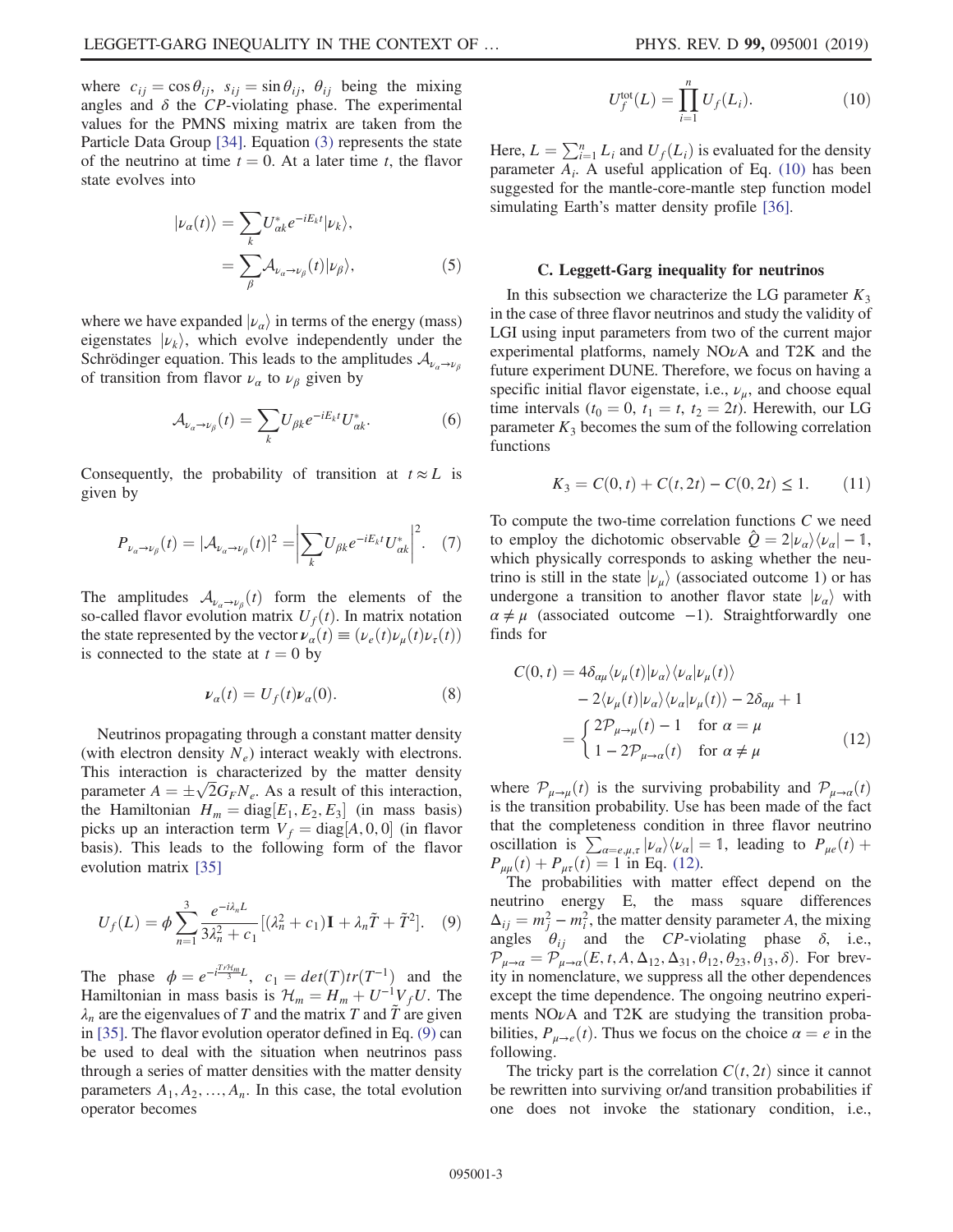

FIG. 1. Leggett-Garg function  $K_3$  plotted against energy for DUNE (top), NO<sub>v</sub>A (middle) and T2K (bottom) experimental setups for different values of the CP-violating phase  $\delta$ . The left and right panels correspond to the initial neutrino and antineutrino state, respectively. The sign of  $\Delta_{31}$  is taken to be positive. The time can be identified with the length (baseline) which is 1300, 810 and 295 km for DUNE, NOνA and T2K, respectively.

considering Leggett-Garg-type inequalities which has been done in detail in [17]. The correlation function computes to

$$
C(t, 2t) = 1 - 2P_{\mu \to e}(t) - 2P_{\mu \to e}(2t) + 4\alpha(t)P_{\mu \to e}(2t) + 4\beta(t).
$$
 (13)

Finally, our LG function is given by

$$
K_3 = 1 - 4P_{\mu \to e}(t) + 4\alpha(t)P_{\mu \to e}(2t) + 4\beta(t), \qquad (14)
$$

with

$$
\alpha(t) = |U_f^{11}(t)|^2, \tag{15}
$$

$$
\beta(t) = \text{Re}[U_f^{11}(t)\bar{U}_f^{21}(t)U_f^{22}(2t)\bar{U}_f^{12}(2t) + U_f^{11}(t)\bar{U}_f^{31}(t)U_f^{32}(2t)\bar{U}_f^{12}(2t)].
$$
\n(16)

Here  $\bar{U}_f^{ij} = U_f^{ij*}$  represents the complex conjugate of  $U_f^{ij}$ ıj<br>f , the *i*jth element of the flavor evolution matrix  $U_f$  defined in Eq. (8). The parameters  $\alpha$  and  $\beta$ , apart from time t, also depend on the energy of neutrino and the mixing angles and mass squared differences. Also  $\alpha$ , unlike  $\beta$ , is independent of the CP-violating phase  $\delta$ . It should be noticed that for  $\alpha = 0.5$  and  $\beta = 0$ , we recover the *stationarity* limit of LGI given by Eq. (2). An important observation is that for higher energies, the interference term  $\beta$  converges to zero. Also, the term  $\alpha$ , which varies between zero and 1, averages to  $\frac{1}{2}$ , thereby taking LGI to LGtI. Therefore, LGtI can be thought of as a kind of LGI for higher neutrino energies.

### D. Leggett-Garg inequality in neutrino experiments

Neutrino oscillation experiments are typically in the ultrarelativistic limit, and hence  $t$  can be approximated by  $L$ [37]. The distance traveled by the neutrinos in a given experiment is an important parameter and is called the baseline of the experiment. In this work, we have studied the LGI for two ongoing experiments  $NO\nu A$  [38,39] and T2K [40,41] and the future experiment DUNE [27]. The baseline for these three experiments is 1300 km for DUNE, 810 km for NOνA and 295 km for T2K. Both DUNE and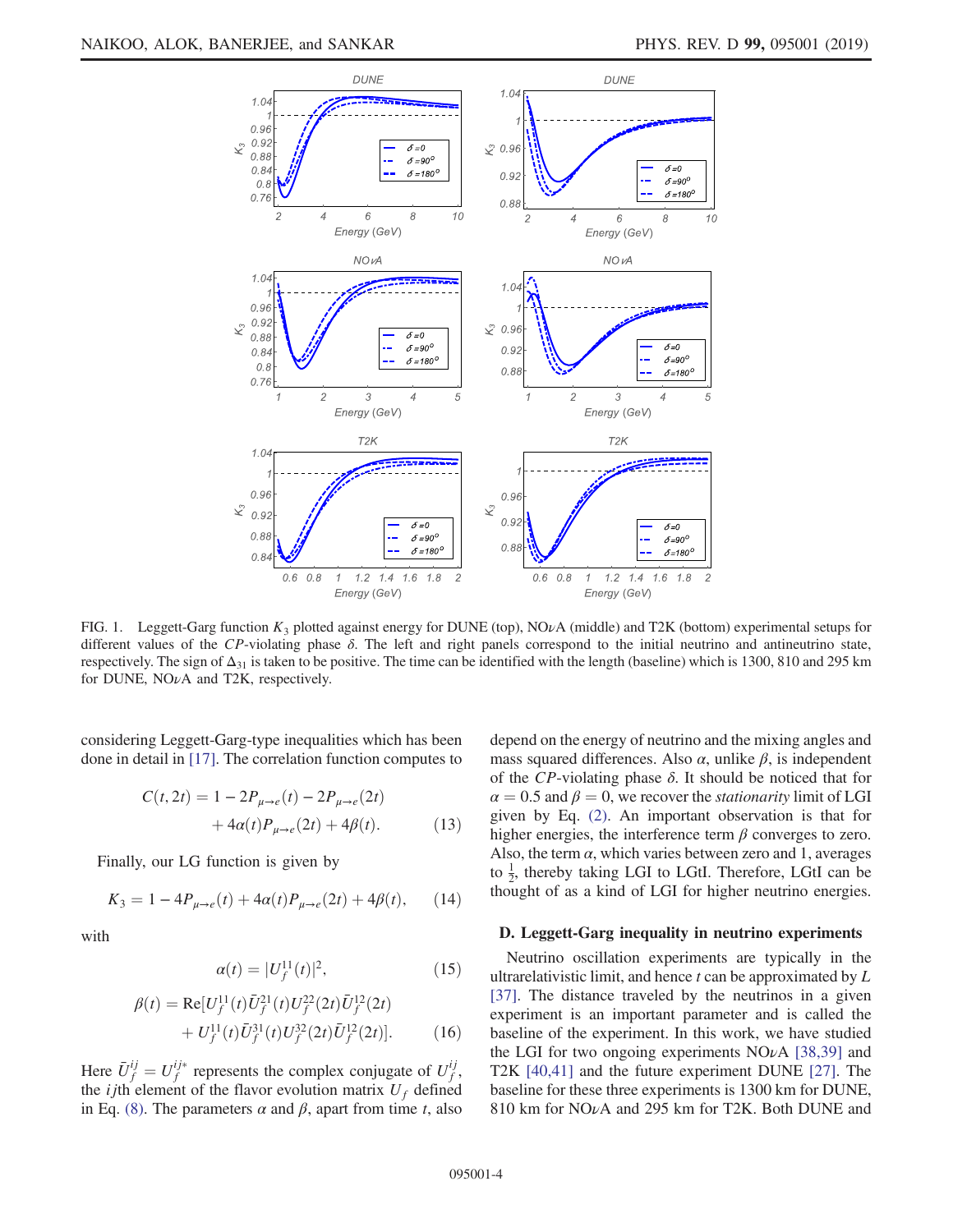

FIG. 2. Plots of the term  $4\beta(t)$ , Eq. (14), with respect to CP-violating phase  $\delta$  for DUNE (left), NO<sub>V</sub>A (middle) and T2K (right). Solid and dashed curves correspond to the positive and negative signs of  $\Delta_{31}$ , respectively. The energies used are 3.5 GeV (DUNE), 2.5 GeV (NOνA) and 1.4 GeV (T2K) and pertain to the maximum neutrino flux in the respective experimental setups. The left and right panels correspond to the case of the neutrino and antineutrino, respectively.

 $NO\nu A$  use the neutrinos from Fermilab with the energy between 2 and 10 GeV for the former and 1 and 5 GeV for the latter. T2K uses the neutrino source from JPARC (Japan Proton Accelerator Research Complex) in Tokai with the approximate energy 0.5–1 GeV. All these experiments use the  $\nu_{\mu}/\bar{\nu}_{\mu}$  source and the neutrinos travel the matter density of approximately 2.8  $\text{gm/cm}^3$  which corresponds to the density parameter  $A \approx 1.01 \times 10^{-13}$  eV.



FIG. 3. Showing the difference  $\Delta = K_3 - \tilde{K}_3$  as a function of energy  $E_n$  and  $CP$ -violating phase  $\delta$ . The left and right panels correspond to the case of the neutrino and antineutrino, respectively. The function  $K_3$  and  $K_3$  are given by Eqs. (2) and (14), respectively. The difference converges to zero for higher energies for all values of  $\delta$ , implying that one can safely approximate LGI by LGtI for high energy scenarios. This is because the nonmeasurable terms  $\alpha$  and  $\beta$  in LGI can be approximated by  $\frac{1}{2}$  (average value) and 0 (high energy limit), respectively, leading to LGtI.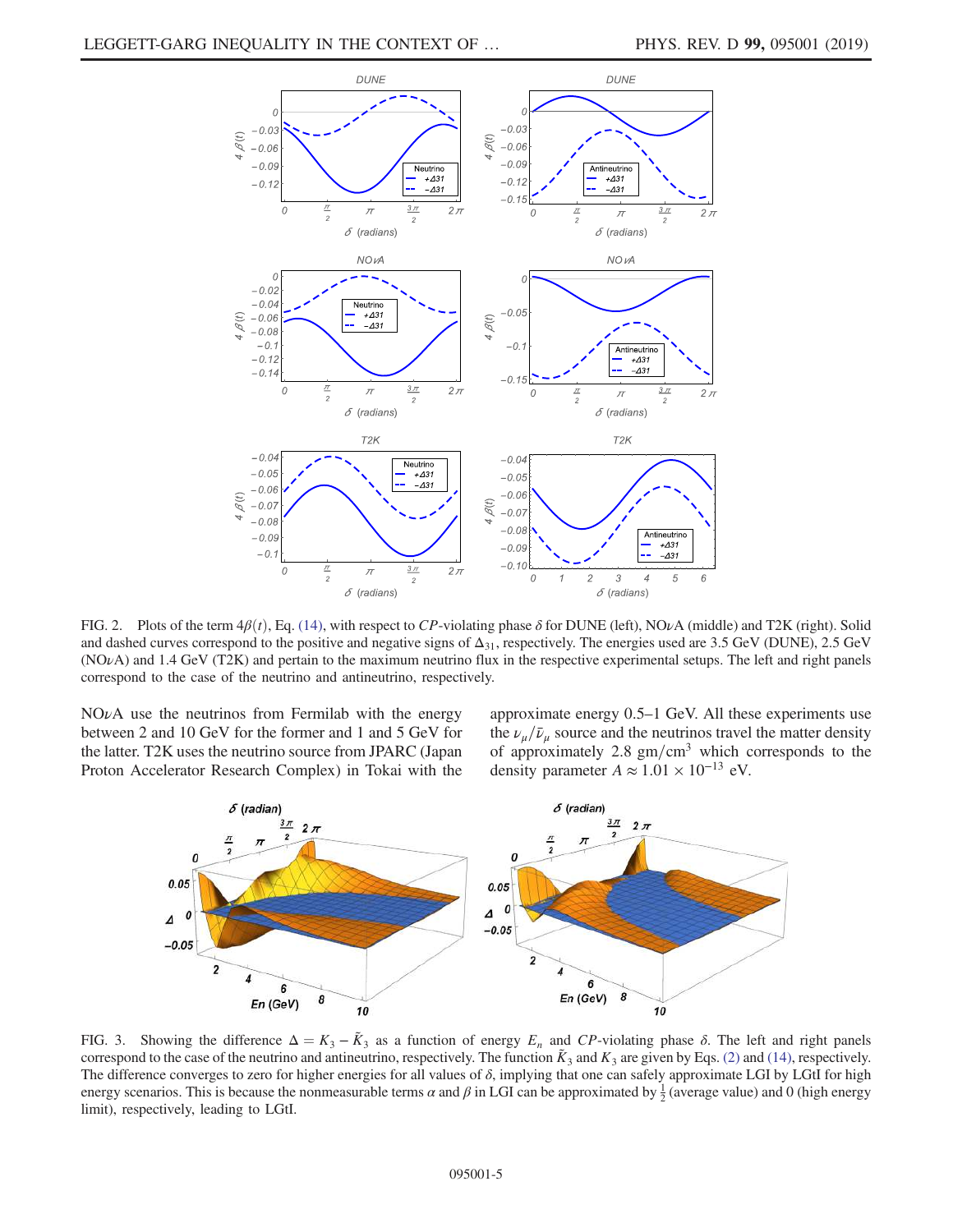In Fig. 1 the LG function  $K_3$  is depicted with respect to the energy corresponding to these three experimental setups for different  $\delta$  values. The behavior of  $K_3$  is depicted both for the neutrino and antineutrino initial state. The violation is more prominent in the former case, suggesting that the neutrino is a better option for testing LGI if  $\Delta_{31}$  is positive. For negative values of  $\Delta_{31}$  (not shown here) the violation is more for the antineutrinos [17]. It can be observed from Eq. (14) that due to the presence of the  $\alpha(t)$  and  $\beta(t)$  terms,  $K<sub>3</sub>$  cannot be expressed only in terms of the neutrino survival and transition probabilities. This term  $\beta(t)$  is plotted in Fig. 2 with DUNE,  $NO\nu A$  and T2K parameters as a function of the  $CP$ -violating parameter  $\delta$ . Let us note that the  $\beta(t)$  term is negative for the experimental parameters thus reducing the  $K_3$  value consequently a possible violation of the bound one. In general, it can be positive as in the case of the DUNE experiment. It turns out that at higher energies, the difference between the LGtI and LGI converges to zero as depicted in Fig. 3. Therefore at higher energies, one can safely approximate LGI by LGtI. One can attribute this to the fact that at higher energies the  $\beta$  term goes to zero. Since  $0 \le \alpha \le 1$ , which averages to  $\frac{1}{2}$ , under these approximations, i.e.,  $\alpha \approx \frac{1}{2}$  and  $\beta \approx 0$ , LGI reduces to LGtI.

## III. NIM CONDITION IN NEUTRINO EXPERIMENTS

The NIM condition renders LGI difficult from the experimental point of view. This feature is captured in Eq. (14) in the form of nonmeasurable terms  $\alpha$  and  $\beta$ defined in Eqs. (15) and (16), respectively. The NIM condition is intertwined with the LGI as a memory, or to be more precise, the lack of it, that the system has been measured. The concept of stationarity introduced in [13,14] provides a way to bypass the problem. The twotime correlations are functions of the time difference  $t_i - t_i$ and one can replace the term  $C(t, 2t)$ , the source of  $\alpha$  and  $\beta$ , by  $C(0, t)$  leading to the LG-type inequality Eq. (2) which is completely expressed in terms of the measurable neutrino oscillation probabilities. In our earlier work [17], we used this formalism to address the mass hierarchy problem in neutrino physics. In the present case, one can recover the *stationarity* limit of LGI under the conditions that  $\alpha = 0.5$ and  $\beta = 0$ . Since,  $0 \le \alpha \le 1$ , we can think of  $\alpha = 0.5$  as the average value. Also, the term  $\beta \rightarrow 0$  for higher energies. Therefore, LGtI comes out as an average of LGI in high energy regime.

### IV. CONCLUSION

In this work we develop LG inequalities in the context of three flavor neutrino oscillations including matter as well as CP-violating effects. It turns out that the LG function contains nonmeasurable terms,  $\alpha$  and  $\beta$ , apart from the experimentally measurable probabilities. Under the approximations  $\alpha \approx 0.5$  and  $\beta \approx 0$ , one recovers the *stationarity* limit of the LGI. These approximations hold well in high energy experiments, since the interference term  $\beta \to 0$  at higher energies, and  $\alpha$  which varies between 0 and 1, can be approximated by its average value  $\frac{1}{2}$ . Therefore, the LGtI comes out as a high energy limit of LGI in the three flavor scenario of neutrino oscillation. Energy and baseline are seen to be the most important factors contributing to the violation.

### ACKNOWLEDGMENTS

We acknowledge useful discussions with B. C. Hiesmayr and G. Guarnieri. This work is partially supported by DST INT/AUSTRIA/BMWF/P-07/2017 Austria Project Based Personnel Exchange Programme. S. B. acknowledges partial financial support from Project No. 03 (1369)/16/EMR-II funded by the Council of Scientific & Industrial Research, New Delhi.

- [1] J. S. Bell, Physics (Long Island City, N.Y.) 1, 195 (1964).
- [2] A. J. Leggett and A. Garg, Phys. Rev. Lett. **54**, 857 (1985).
- [3] C. Emary, N. Lambert, and F. Nori, Rep. Prog. Phys. 77, 016001 (2014).
- [4] J. Kofler and C. Brukner, Phys. Rev. Lett. 101, 090403 (2008).
- [5] T. Fritz, New J. Phys. **12**, 083055 (2010).
- [6] K. Dixit, J. Naikoo, S. Banerjee, and A. K. Alok, Eur. Phys. J. C 78, 914 (2018).
- [7] K. Dixit, A. K. Alok, and S. Banerjee, Eur. Phys. J. C 78, 914 (2018).
- [8] J. Naikoo, A. K. Alok, and S. Banerjee, Phys. Rev. D 97, 053008 (2018).
- [9] J. Naikoo and S. Banerjee, Eur. Phys. J. C 78, 602 (2018).
- [10] K. Dixit, J. Naikoo, S. Banerjee, and A. K. Alok, Eur. Phys. J. C 79, 96 (2019).
- [11] A. K. Alok, S. Banerjee, and S. Uma Sankar, Phys. Lett. 94B, 749 (2015).
- [12] S. Banerjee, A. K. Alok, and R. MacKenzie, Eur. Phys. J. Plus 131, 129 (2016).
- [13] S. F. Huelga, T. W. Marshall, and E. Santos, Phys. Rev. A 52, R2497 (1995).
- [14] S. F. Huelga, T. W. Marshall, and E. Santos, Phys. Rev. A 54, 1798 (1996).
- [15] S. Huelga, T. Marshall, and E. Santos, Europhys. Lett. 38, 249 (1997).